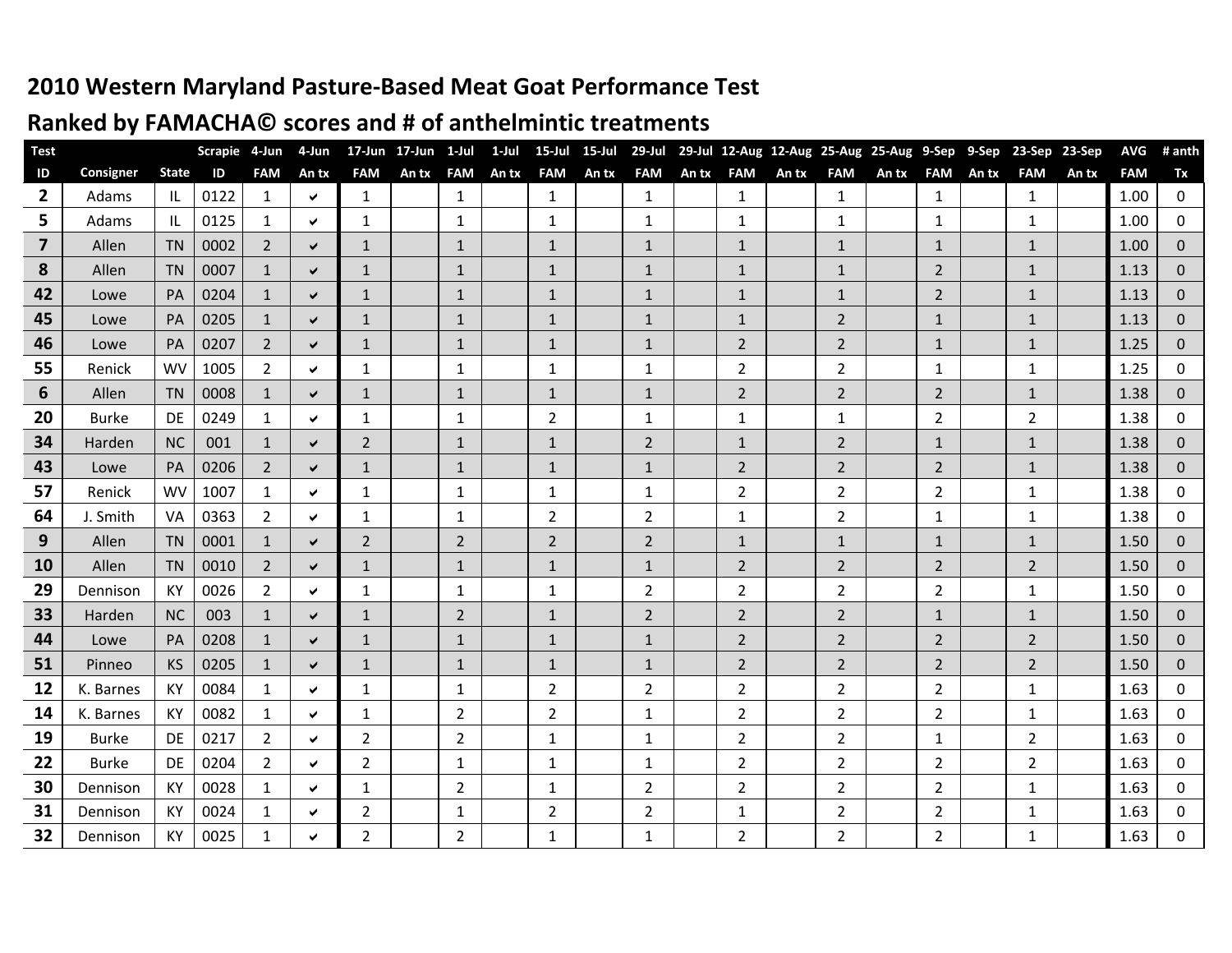#### **2010 Western Maryland Pasture-Based Meat Goat Performance Test**

#### **Ranked by FAMACHA© scores and # of anthelmintic treatments**

| <b>Test</b>   |              |              | Scrapie 4-Jun |                | 4-Jun |                | 17-Jun 17-Jun 1-Jul |                | 1-Jul        | 15-Jul         | $15 -$ Jul   | 29-Jul         |       |                |       | 29-Jul 12-Aug 12-Aug 25-Aug 25-Aug 9-Sep |       |                | 9-Sep | 23-Sep 23-Sep  |       | <b>AVG</b> | # anth       |
|---------------|--------------|--------------|---------------|----------------|-------|----------------|---------------------|----------------|--------------|----------------|--------------|----------------|-------|----------------|-------|------------------------------------------|-------|----------------|-------|----------------|-------|------------|--------------|
| $\mathsf{ID}$ | Consigner    | <b>State</b> | ID            | <b>FAM</b>     | An tx | <b>FAM</b>     | An tx               | <b>FAM</b>     | An tx        | <b>FAM</b>     | An tx        | <b>FAM</b>     | An tx | <b>FAM</b>     | An tx | <b>FAM</b>                               | An tx | <b>FAM</b>     | An tx | <b>FAM</b>     | An tx | <b>FAM</b> | Tx           |
| 40            | Losch        | PA           | 0199          | $\overline{2}$ | ✓     | $\mathbf{1}$   |                     | $\mathbf{1}$   |              | 1              |              | $\overline{2}$ |       | $\overline{2}$ |       | $\overline{2}$                           |       | $\overline{2}$ |       | $\overline{2}$ |       | 1.63       | 0            |
| 49            | Ozkum        | MD           | 10070         | $\overline{2}$ | ✓     | 1              |                     | 2              |              | 1              |              | $\mathbf{1}$   |       | 2              |       | $\overline{2}$                           |       | $\overline{2}$ |       | $\overline{2}$ |       | 1.63       | $\mathbf{0}$ |
| 70            | Swain        | <b>NC</b>    | 0044          | $\overline{2}$ | ✓     | $\overline{2}$ |                     | $\overline{2}$ |              | 2              |              | $\mathbf{1}$   |       | $\mathbf{1}$   |       | $2^{\circ}$                              |       | $\overline{2}$ |       | $\mathbf{1}$   |       | 1.63       | $\mathbf{0}$ |
| 4             | Adams        | IL           | 0124          | 1              | ✔     | $\overline{2}$ |                     | 3              | $\checkmark$ | $\overline{2}$ |              | $\overline{2}$ |       | 1              |       | 1                                        |       | $\mathbf{1}$   |       | $\overline{2}$ |       | 1.75       | 1            |
| 16            | W. Barnes    | <b>MO</b>    | 1624          | $\mathbf{1}$   | ✔     | $\mathbf{1}$   |                     | $\overline{2}$ |              | 3              | $\checkmark$ | $\mathbf{1}$   |       | $\overline{2}$ |       | $2^{\circ}$                              |       | $\overline{2}$ |       | $\mathbf{1}$   |       | 1.75       | $\mathbf{1}$ |
| 21            | <b>Burke</b> | DE           | 0232          | $\mathbf{1}$   | ✔     | $\mathbf{1}$   |                     | $\mathbf{1}$   |              | $\overline{2}$ |              | $\overline{2}$ |       | 2              |       | $\overline{2}$                           |       | $\overline{2}$ |       | $\overline{2}$ |       | 1.75       | 0            |
| 23            | Dietz-Band   | <b>MD</b>    | 1694          | $\overline{2}$ | ✔     | $\overline{2}$ |                     | 3              | ✔            | $\overline{2}$ |              | $\mathbf{1}$   |       | $\mathbf{1}$   |       | $\overline{2}$                           |       | $\mathbf{1}$   |       | $\overline{2}$ |       | 1.75       | $\mathbf{1}$ |
| 71            | Sweitzer     | PA           | 008           | $\overline{2}$ | ✔     | 5              | $\checkmark$        | 2              |              | $\overline{2}$ |              | $\mathbf{1}$   |       | $\mathbf{1}$   |       | $\mathbf{1}$                             |       | $\mathbf{1}$   |       | $\mathbf{1}$   |       | 1.75       | $\mathbf{1}$ |
| 73            | Sweitzer     | PA           | 006           | 1              | ✓     | 2              |                     | 3              | ✓            | 1              |              | 1              |       | $\mathbf{1}$   |       | $\overline{2}$                           |       | $\overline{2}$ |       | $\overline{2}$ |       | 1.75       | 1            |
| 74            | Zitta        | VA           | 0357          | 3              | ✔     | $\overline{2}$ |                     | $\overline{2}$ |              | $\overline{2}$ |              | $\mathbf{1}$   |       | $\mathbf{1}$   |       | 3                                        |       | $\overline{2}$ |       | $\mathbf{1}$   |       | 1.75       | $\mathbf{0}$ |
| 3             | Adams        | IL           | 0123          | 1              | ✔     | 2              |                     | $\overline{2}$ |              | 3              | $\checkmark$ | 1              |       | 2              |       | $\mathbf{2}$                             |       | $\mathbf{1}$   |       | $\overline{2}$ |       | 1.88       | 1            |
| 15            | K. Barnes    | KY           | 0083          | $\mathbf{1}$   | ✔     | 1              |                     | 1              |              | 2              |              | $\overline{2}$ |       | 2              |       | 3                                        |       | $\overline{2}$ |       | $\overline{2}$ |       | 1.88       | 0            |
| 17            | W. Barnes    | <b>MO</b>    | 1623          | 2              | ✔     | 2              |                     | 3              | ✔            | 2              |              | 2              |       | $\overline{2}$ |       | $\mathbf{1}$                             |       | $\overline{2}$ |       | $\mathbf{1}$   |       | 1.88       | $\mathbf{1}$ |
| 24            | Dietz-Band   | <b>MD</b>    | 1733          | $\mathbf{1}$   | ✔     | $\overline{2}$ |                     | 3              | ✔            | $\overline{2}$ |              | $\mathbf{1}$   |       | $\mathbf{1}$   |       | $\overline{2}$                           |       | $\overline{2}$ |       | $\overline{2}$ |       | 1.88       | $\mathbf{1}$ |
| 26            | Dietz-Band   | <b>MD</b>    | 1765          | 3              | ✔     | $\overline{2}$ |                     | $\overline{2}$ |              | $\overline{2}$ |              | $\mathbf{1}$   |       | $\overline{2}$ |       | $2^{\circ}$                              |       | $\overline{2}$ |       | $\overline{2}$ |       | 1.88       | $\mathbf{0}$ |
| 28            | Dennison     | KY           | 0033          | $\mathbf{1}$   | ✔     | $\mathbf{1}$   |                     | $\mathbf{1}$   |              | 4              | ✔            | 1              |       | $\overline{2}$ |       | $\overline{2}$                           |       | $\overline{2}$ |       | $\overline{2}$ |       | 1.88       | 1            |
| 35            | Johnson      | KY           | 0060          | 2              | ✔     | 2              |                     | $\overline{2}$ |              | $\overline{2}$ |              | $\mathbf{1}$   |       | 2              |       | 3                                        |       | $\overline{2}$ |       | $\mathbf{1}$   |       | 1.88       | 0            |
| 41            | Losch        | PA           | 0210          | $\overline{2}$ | ✓     | 2              |                     | 1              |              | 2              |              | 2              |       | 2              |       | $\overline{2}$                           |       | $\overline{2}$ |       | $\overline{2}$ |       | 1.88       | 0            |
| 47            | Ozkum        | <b>MD</b>    | 10148         | $\overline{2}$ | ✔     | $\overline{2}$ |                     | $\overline{2}$ |              | 1              |              | 1              |       | 3              |       | 3                                        |       | 1              |       | $\overline{2}$ |       | 1.88       | $\pmb{0}$    |
| 61            | D. Smith     | VA           | 1041          | $\mathbf{1}$   | ✔     | $\mathbf{1}$   |                     | 2              |              | 3              | $\checkmark$ | 2              |       | 2              |       | $\overline{2}$                           |       | $\mathbf{1}$   |       | $\overline{2}$ |       | 1.88       | $\mathbf{1}$ |
| 66            | J. Smith     | VA           | 0352          | 1              | ✔     | 1              |                     | $\overline{2}$ |              | $\overline{2}$ |              | 2              |       | $\overline{2}$ |       | 3                                        |       | $\overline{2}$ |       | $\mathbf{1}$   |       | 1.88       | 0            |
| 50            | Pinneo       | <b>KS</b>    | 0397          | $\mathbf{1}$   | ✔     | 2              |                     | 2              |              | $\overline{2}$ |              | 2              |       | $\overline{2}$ |       | $\overline{2}$                           |       | $\overline{2}$ |       | $\overline{2}$ |       | 2.00       | $\mathbf{0}$ |
| 54            | Pinneo       | KS           | 0299          | $\overline{2}$ | ✔     | 2              |                     | 2              |              | $\overline{2}$ |              | 2              |       | $\overline{2}$ |       | $\overline{2}$                           |       | $\overline{2}$ |       | $\overline{2}$ |       | 2.00       | $\Omega$     |
| 59            | D. Smith     | <b>VA</b>    | 1034          | $\mathbf{1}$   | ✓     | $\mathbf{1}$   |                     | $\overline{2}$ |              | $\overline{2}$ |              | $\overline{2}$ |       | $\overline{2}$ |       | $\overline{2}$                           |       | 3              |       | $\overline{2}$ |       | 2.00       | $\pmb{0}$    |
| 62            | D. Smith     | VA           | 1070          | $\overline{2}$ | ✔     | 3              | $\checkmark$        | $\overline{2}$ |              | $\mathbf{1}$   |              | $\overline{2}$ |       | $\overline{2}$ |       | 3                                        |       | $\mathbf{1}$   |       | $\overline{2}$ |       | 2.00       | $\mathbf{1}$ |
| 63            | J. Smith     | VA           | 0358          | $\overline{2}$ | ✔     | 3              |                     | $\overline{2}$ |              | 1              |              | $\overline{2}$ |       | $\overline{2}$ |       | 3                                        |       | $\overline{2}$ |       | $\mathbf{1}$   |       | 2.00       | 0            |
| 69            | Swain        | <b>NC</b>    | 21052         | $\mathbf{1}$   | ✔     | 2              |                     | $\overline{3}$ | ✔            | $\overline{2}$ |              | $\mathbf{1}$   |       | $\overline{2}$ |       | $2^{\circ}$                              |       | $\overline{2}$ |       | $2^{\circ}$    |       | 2.00       | $\mathbf{1}$ |